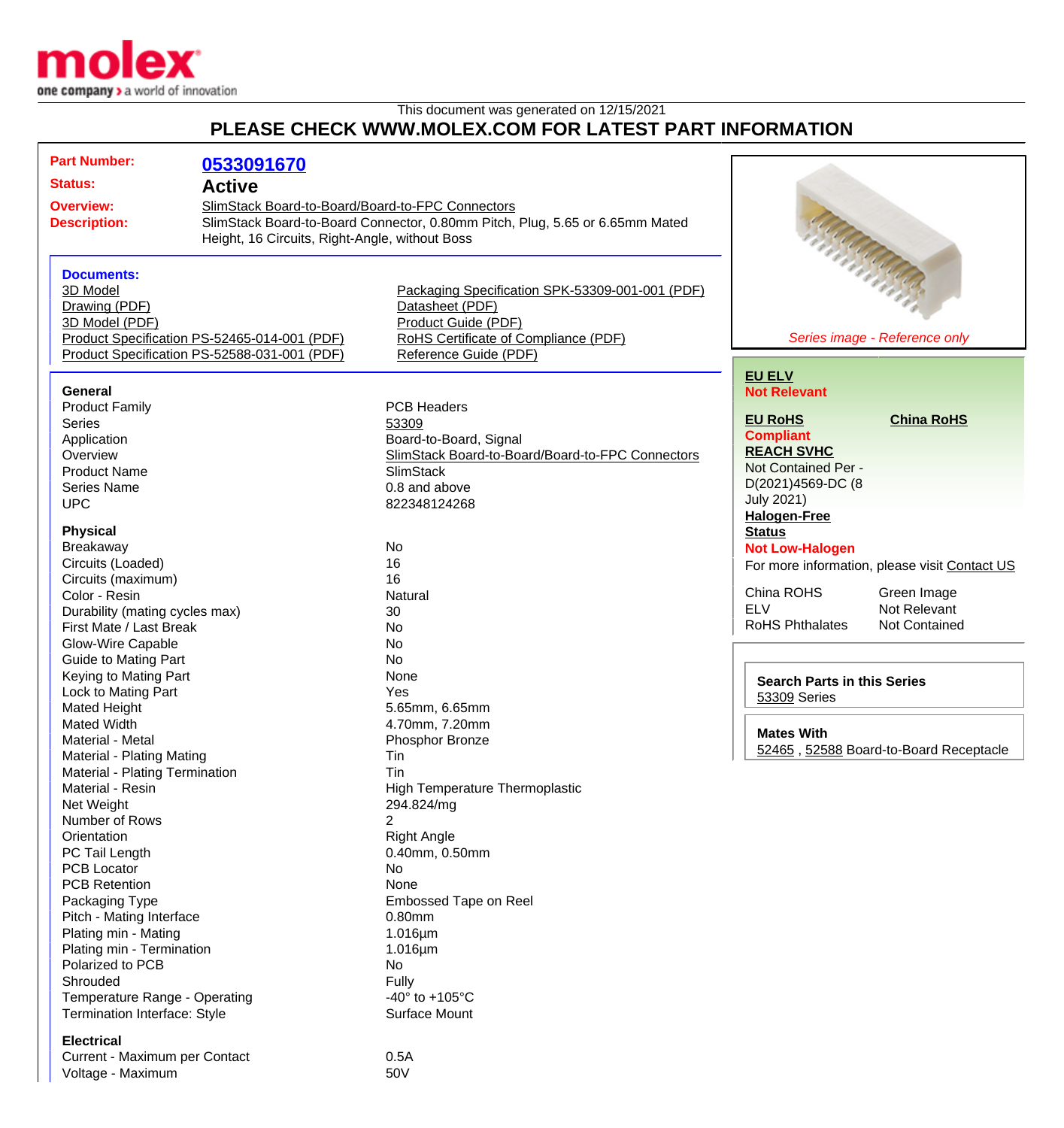## **Material Info**

**Reference - Drawing Numbers** Packaging Specification SPK-53309-001-001<br>Product Specification SPK-52465-014-001, F

Product Specification <br>
PS-52465-014-001, PS-52588-031-001<br>
Sales Drawing <br>
PS-53090000-000, 533091000-000 Sales Drawing 533090000-000, 533091000-000

## This document was generated on 12/15/2021 **PLEASE CHECK WWW.MOLEX.COM FOR LATEST PART INFORMATION**